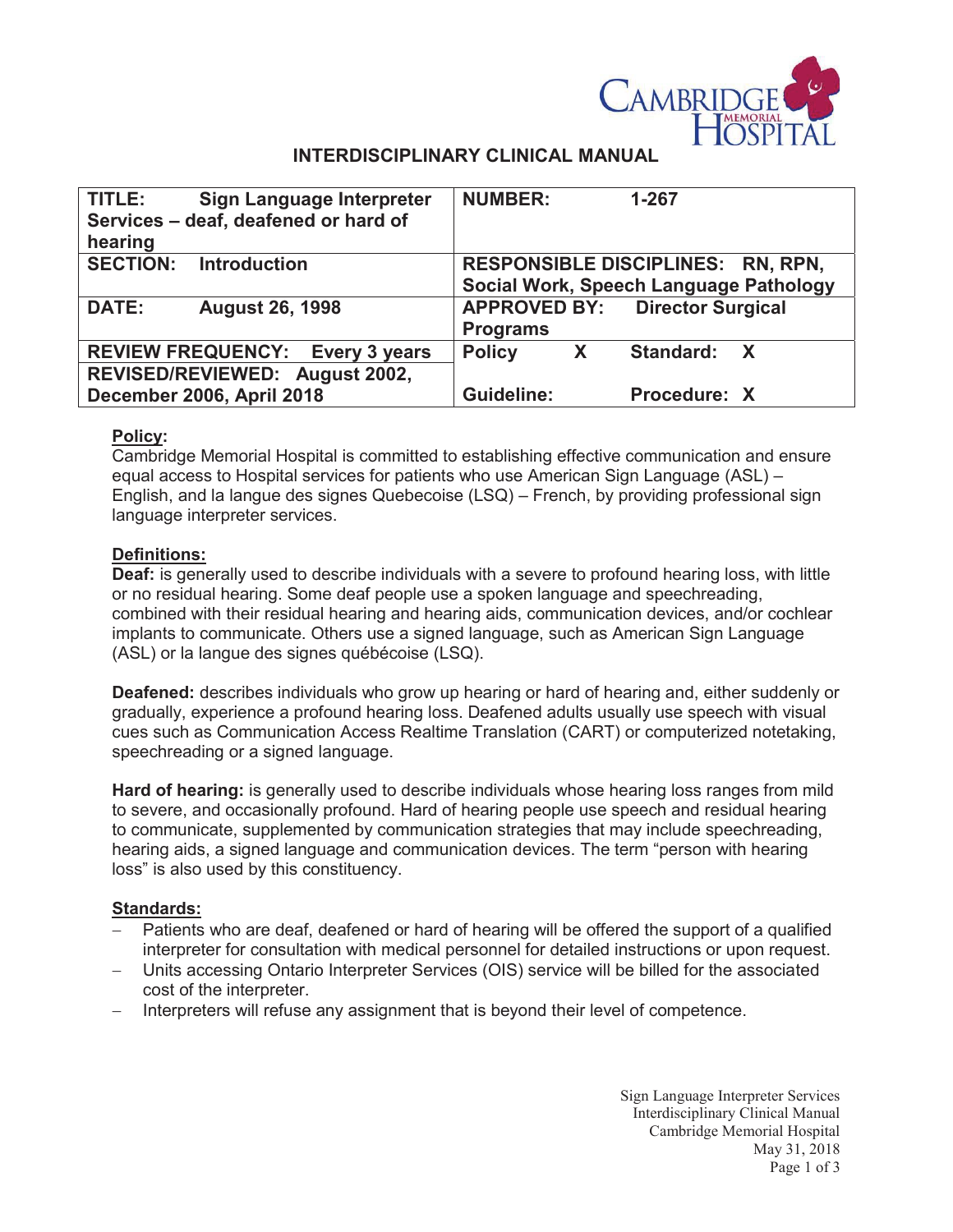

### **Procedure:**

- 1. Booking a Sign Language Interpreter:
	- a) Determine if the patient who is deaf, deafened or hard of hearing wants an interpreter i. Document if interpreter services are declined.
	- b) Contact The Canadian Hearing Society (CHS) to arrange for a qualified interpreter through the (OIS) program
		- i. Monday to Thursday, 0800 2000, Friday, 0800 1700 at 1 (866) 518-0000, TTY 1 (877) 215-9530 or fax 1 (855) 259-7557. Email interpreting@chs.ca
	- c) If possible, arrange the patient's hospital appointment time 3 days in advance with the interpreter in advance.
	- d) The associated cost of the interpreter will be the responsibility of the area that has accessed the CHS.
		- i. Interpreter will bring the authorization forms and accept responsibility for obtaining the signature and returning the form to CHS.
		- ii. CHS will mail this form with the invoice to the requesting area.
- 2. Emergency/Unexpected Visits:
	- a) Determine if the patient who is deaf, deafened or hard of hearing wants an interpreter
		- i. Document if interpreter services are declined
	- b) Emergency Interpreter
		- i. Emergency services are offered 24 hrs/day, 7 days/week, 365 days/year at 1(866) 518-0000 or TTY 1 (877) 215-9530. Email urgent@chs.ca
- 3. Information required:
	- a) Contact name and phone
	- b) Name and phone number of those requiring interpreter services
	- c) Date, time and location of appointment
	- d) Purpose of appointment
	- e) Number of people who will be present
	- f) Special circumstances i.e. technical vocabulary
	- g) Billing information
	- h) Language required (ASL English/LSQ French)
- 4. Cancellations
	- a) Notify OIS or cancellation or appointment time changes as soon as possible
	- b) Cancellations made less than 3 business days prior to the appointment time will be charged a fee for service.
- 5. Interpreting Process
	- a) Meet with interpreter approx. 15 min prior to appointment time
	- b) Ensure private area for communication
	- c) Provide introductions
	- d) Sit next to interpreter if possible
	- e) Speak at your natural pace, one person at a time
	- f) Look at and speak directly to the person who is deaf, deafened or hard of hearing.

### **References:**

Canada Health Act, Sections 8 –12.

Legislative Assembly of Ontario (2001). Bill 125.